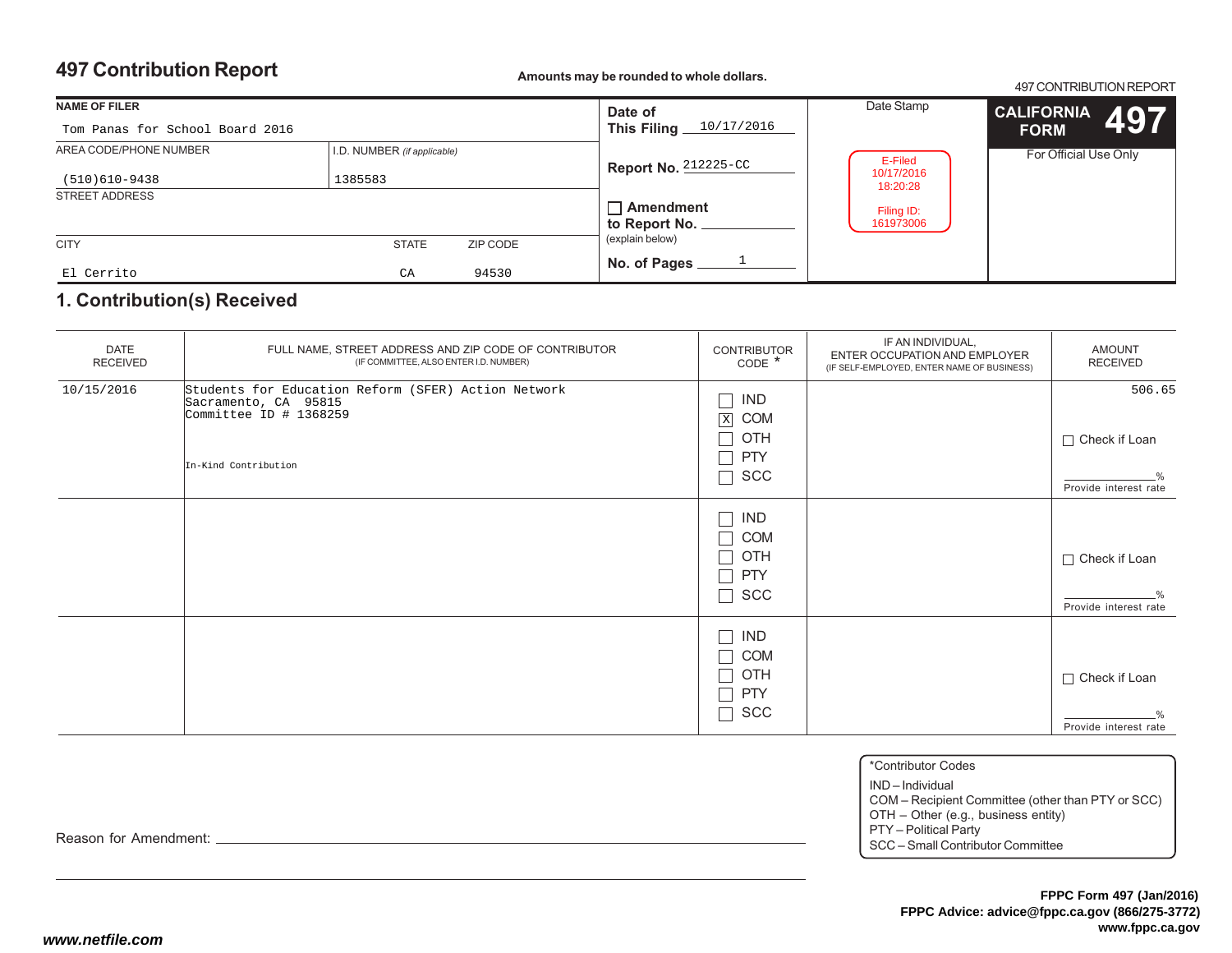497 CONTRIBUTION REPORT

| <b>NAME OF FILER</b>            |                             | Date of<br>10/19/2016 | Date Stamp                        | <b>CALIFORNIA</b><br>497 |                       |
|---------------------------------|-----------------------------|-----------------------|-----------------------------------|--------------------------|-----------------------|
| Tom Panas for School Board 2016 |                             |                       | This Filing _                     |                          | <b>FORM</b>           |
| AREA CODE/PHONE NUMBER          | I.D. NUMBER (if applicable) |                       | Report No. 212310-BW              | E-Filed                  | For Official Use Only |
| (510)610-9438                   | 1385583                     |                       |                                   | 10/19/2016<br>20:15:52   |                       |
| <b>STREET ADDRESS</b>           |                             |                       |                                   |                          |                       |
|                                 |                             |                       | $\Box$ Amendment<br>to Report No. | Filing ID:<br>162006079  |                       |
|                                 |                             |                       |                                   |                          |                       |
| <b>CITY</b>                     | <b>STATE</b>                | ZIP CODE              | (explain below)                   |                          |                       |
|                                 |                             |                       | No. of Pages                      |                          |                       |
| El Cerrito                      | CA                          | 94530                 |                                   |                          |                       |

### **1. Contribution(s) Received**

| <b>DATE</b><br><b>RECEIVED</b> | FULL NAME, STREET ADDRESS AND ZIP CODE OF CONTRIBUTOR<br>(IF COMMITTEE, ALSO ENTER I.D. NUMBER)                                  | <b>CONTRIBUTOR</b><br>CODE <sup>*</sup>                                                      | IF AN INDIVIDUAL,<br>ENTER OCCUPATION AND EMPLOYER<br>(IF SELF-EMPLOYED, ENTER NAME OF BUSINESS) | <b>AMOUNT</b><br>RECEIVED                               |
|--------------------------------|----------------------------------------------------------------------------------------------------------------------------------|----------------------------------------------------------------------------------------------|--------------------------------------------------------------------------------------------------|---------------------------------------------------------|
| 10/18/2016                     | Students for Education Reform (SFER) Action Network<br>Sacramento, CA 95815<br>Committee ID $\#$ 1368259<br>In-Kind Contribution | Ξ<br><b>IND</b><br>$\mathbf X$<br><b>COM</b><br>$\Box$<br>OTH<br><b>PTY</b><br>Г<br>Г<br>SCC |                                                                                                  | 266.65<br>$\Box$ Check if Loan<br>Provide interest rate |
|                                |                                                                                                                                  | <b>IND</b><br>Ξ<br><b>COM</b><br>Ξ<br>OTH<br>Ξ<br><b>PTY</b><br>SCC<br>Г                     |                                                                                                  | $\Box$ Check if Loan<br>Provide interest rate           |
|                                |                                                                                                                                  | Τ<br>IND<br>▔<br><b>COM</b><br>OTH<br>$\Box$<br><b>PTY</b><br>Г<br>SCC<br>Ξ                  |                                                                                                  | $\Box$ Check if Loan<br>Provide interest rate           |

IND – Individual

 COM – Recipient Committee (other than PTY or SCC) OTH – Other (e.g., business entity)

PTY – Political Party

SCC – Small Contributor Committee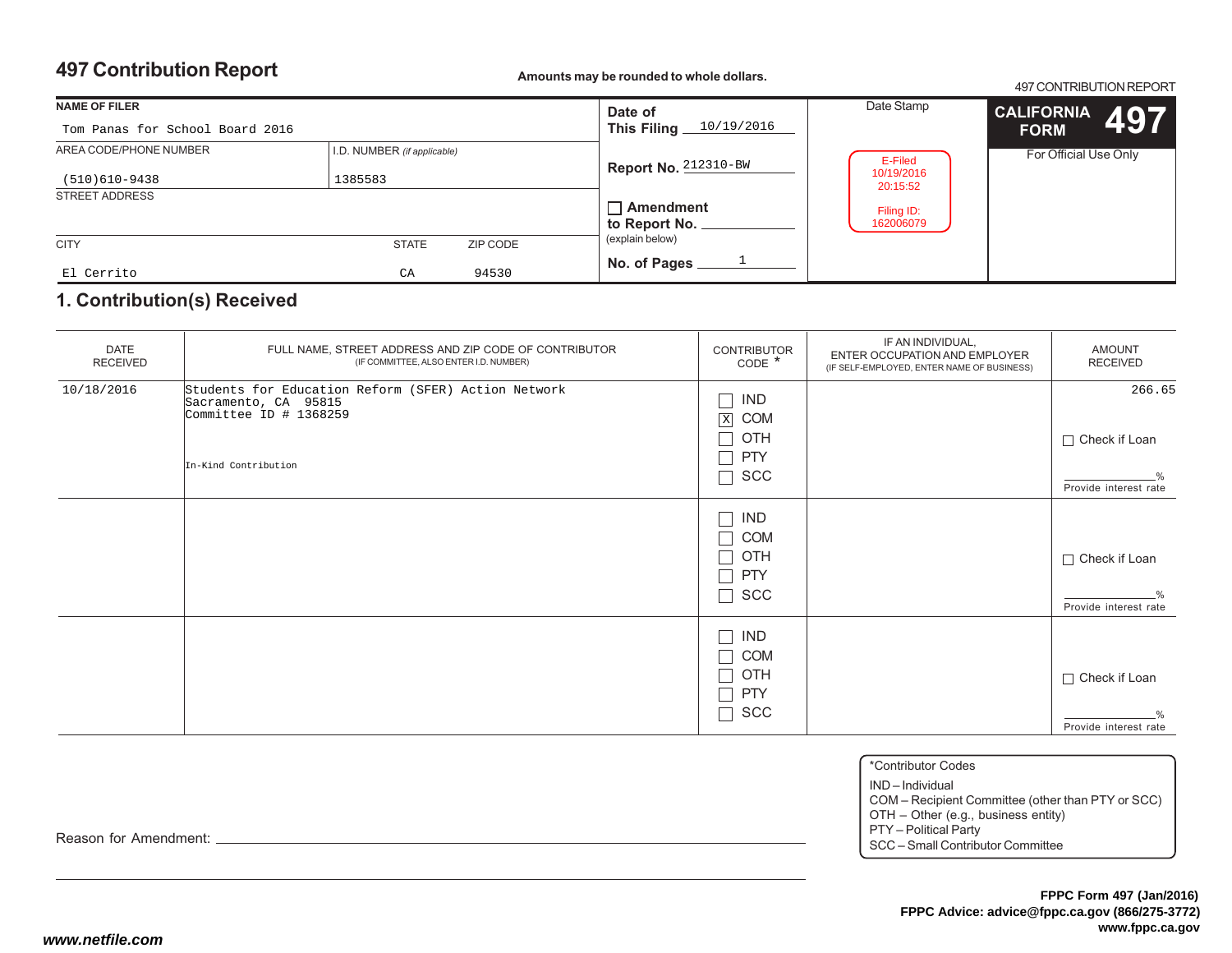497 CONTRIBUTION REPORT

| <b>NAME OF FILER</b><br>Tom Panas for School Board 2016 |                             | Date of<br>10/19/2016<br>This Filing $\equiv$ | Date Stamp                        | CALIFORNIA 497<br><b>FORM</b>       |                       |
|---------------------------------------------------------|-----------------------------|-----------------------------------------------|-----------------------------------|-------------------------------------|-----------------------|
| AREA CODE/PHONE NUMBER                                  | I.D. NUMBER (if applicable) |                                               | Report No. $212316 - DC$          | E-Filed<br>10/19/2016               | For Official Use Only |
| (510)610-9438<br><b>STREET ADDRESS</b>                  | 1385583                     |                                               | $\Box$ Amendment<br>to Report No. | 19:54:19<br>Filing ID:<br>162005866 |                       |
| <b>CITY</b>                                             | <b>STATE</b>                | ZIP CODE                                      | (explain below)                   |                                     |                       |
| El Cerrito                                              | CA                          | 94530                                         | No. of Pages                      |                                     |                       |

### **1. Contribution(s) Received**

| <b>DATE</b><br><b>RECEIVED</b> | FULL NAME, STREET ADDRESS AND ZIP CODE OF CONTRIBUTOR<br>(IF COMMITTEE, ALSO ENTER I.D. NUMBER)         | <b>CONTRIBUTOR</b><br>$CODE *$                                                                                          | IF AN INDIVIDUAL,<br>ENTER OCCUPATION AND EMPLOYER<br>(IF SELF-EMPLOYED, ENTER NAME OF BUSINESS) | <b>AMOUNT</b><br><b>RECEIVED</b>                        |
|--------------------------------|---------------------------------------------------------------------------------------------------------|-------------------------------------------------------------------------------------------------------------------------|--------------------------------------------------------------------------------------------------|---------------------------------------------------------|
| 10/14/2016                     | Students for Education Reform (SFER) Action Network<br>Sacramento, CA 95815<br>Committee ID $#$ 1368259 | Ξ<br><b>IND</b><br>$\mathbf X$<br><b>COM</b><br>П<br>OTH<br><b>PTY</b><br>Ξ<br>Г<br>SCC                                 |                                                                                                  | 425.65<br>$\Box$ Check if Loan<br>Provide interest rate |
|                                |                                                                                                         | IND<br>Ξ<br>Τ<br><b>COM</b><br>OTH<br>$\mathcal{L}_{\mathcal{A}}$<br><b>PTY</b><br>Τ<br>$\overline{\phantom{a}}$<br>SCC |                                                                                                  | $\Box$ Check if Loan<br>Provide interest rate           |
|                                |                                                                                                         | <b>IND</b><br>Τ<br>▔<br><b>COM</b><br>OTH<br>$\sim$<br><b>PTY</b><br>Г<br>SCC<br>Τ                                      |                                                                                                  | $\Box$ Check if Loan<br>Provide interest rate           |

\*Contributor Codes

IND – Individual

COM – Recipient Committee (other than PTY or SCC) OTH – Other (e.g., business entity)

PTY – Political Party SCC – Small Contributor Committee